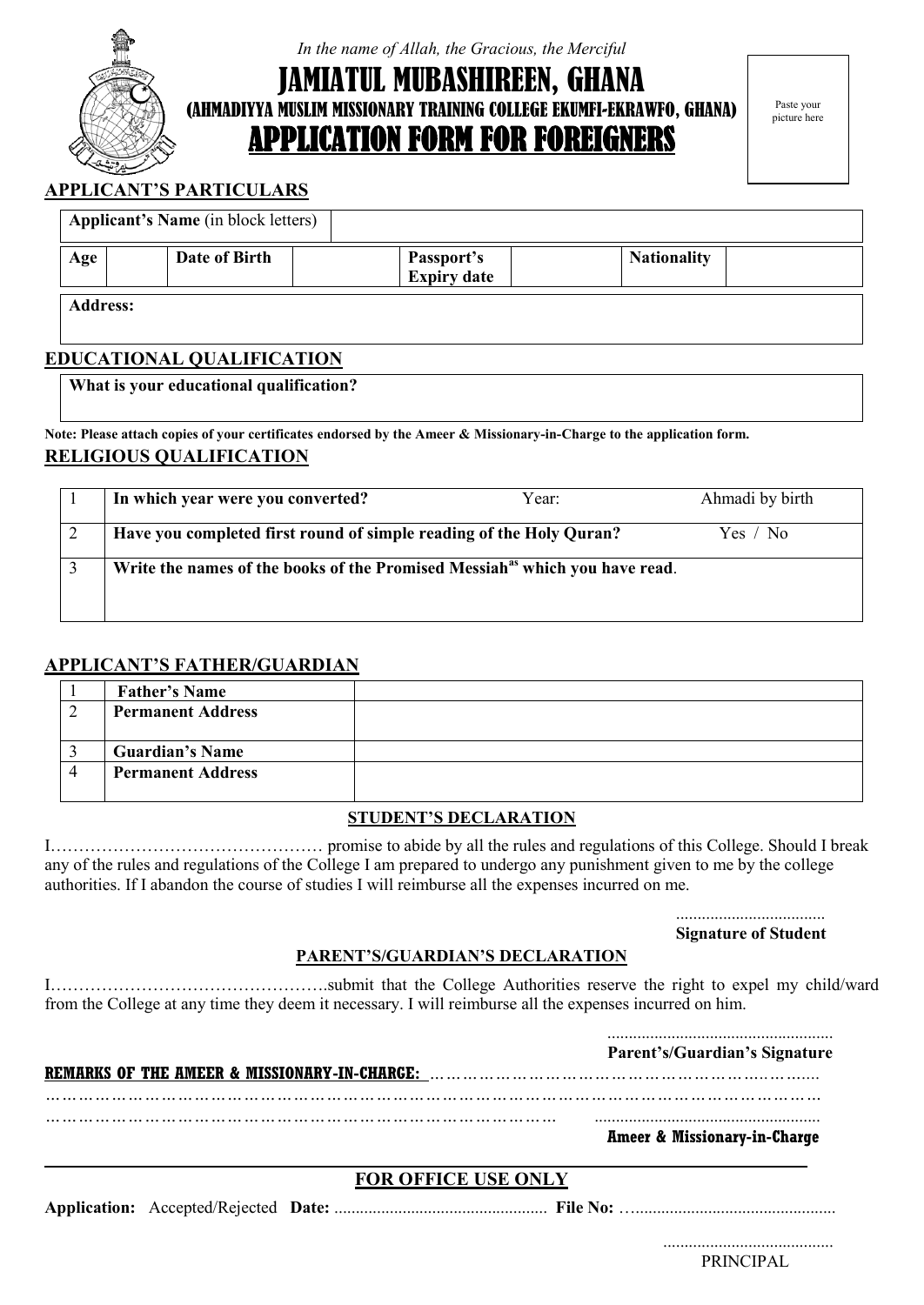

*In the name of Allah, the Gracious, the Merciful*

TUL MUBASHIREEN, GHANA (AHMADIYYA MUSLIM MISSIONARY TRAINING COLLEGE EKUMFI-EKRAWFO, GHANA) APPLICATION FORM FOR FOREIGNERS

Paste your picture here

#### **APPLICANT'S PARTICULARS**

|     | <b>Applicant's Name</b> (in block letters) |  |                                  |                    |  |
|-----|--------------------------------------------|--|----------------------------------|--------------------|--|
| Age | Date of Birth                              |  | Passport's<br><b>Expiry date</b> | <b>Nationality</b> |  |
|     | <b>Address:</b>                            |  |                                  |                    |  |

#### **EDUCATIONAL QUALIFICATION**

**What is your educational qualification?**

**Note: Please attach copies of your certificates endorsed by the Ameer & Missionary-in-Charge to the application form. RELIGIOUS QUALIFICATION**

| In which year were you converted?                                                       | Year: | Ahmadi by birth |
|-----------------------------------------------------------------------------------------|-------|-----------------|
| Have you completed first round of simple reading of the Holy Quran?                     |       | Yes / No        |
| Write the names of the books of the Promised Messiah <sup>as</sup> which you have read. |       |                 |
|                                                                                         |       |                 |

#### **APPLICANT'S FATHER/GUARDIAN**

| <b>Father's Name</b>     |  |
|--------------------------|--|
| <b>Permanent Address</b> |  |
|                          |  |
| <b>Guardian's Name</b>   |  |
| <b>Permanent Address</b> |  |
|                          |  |

#### **STUDENT'S DECLARATION**

I………………………………………… promise to abide by all the rules and regulations of this College. Should I break any of the rules and regulations of the College I am prepared to undergo any punishment given to me by the college authorities. If I abandon the course of studies I will reimburse all the expenses incurred on me.

> ...................................  **Signature of Student**

#### **PARENT'S/GUARDIAN'S DECLARATION**

I………………………………………….submit that the College Authorities reserve the right to expel my child/ward from the College at any time they deem it necessary. I will reimburse all the expenses incurred on him.

.....................................................

**Parent's/Guardian's Signature**

#### **FOR OFFICE USE ONLY**

**Application:** Accepted/Rejected **Date:** .................................................. **File No:** …...............................................

**\_\_\_\_\_\_\_\_\_\_\_\_\_\_\_\_\_\_\_\_\_\_\_\_\_\_\_\_\_\_\_\_\_\_\_\_\_\_\_\_\_\_\_\_\_\_\_\_\_\_\_\_\_\_\_\_\_\_\_\_\_\_\_\_\_\_\_\_\_\_\_\_\_\_\_\_\_\_\_\_\_\_**

 ........................................ PRINCIPAL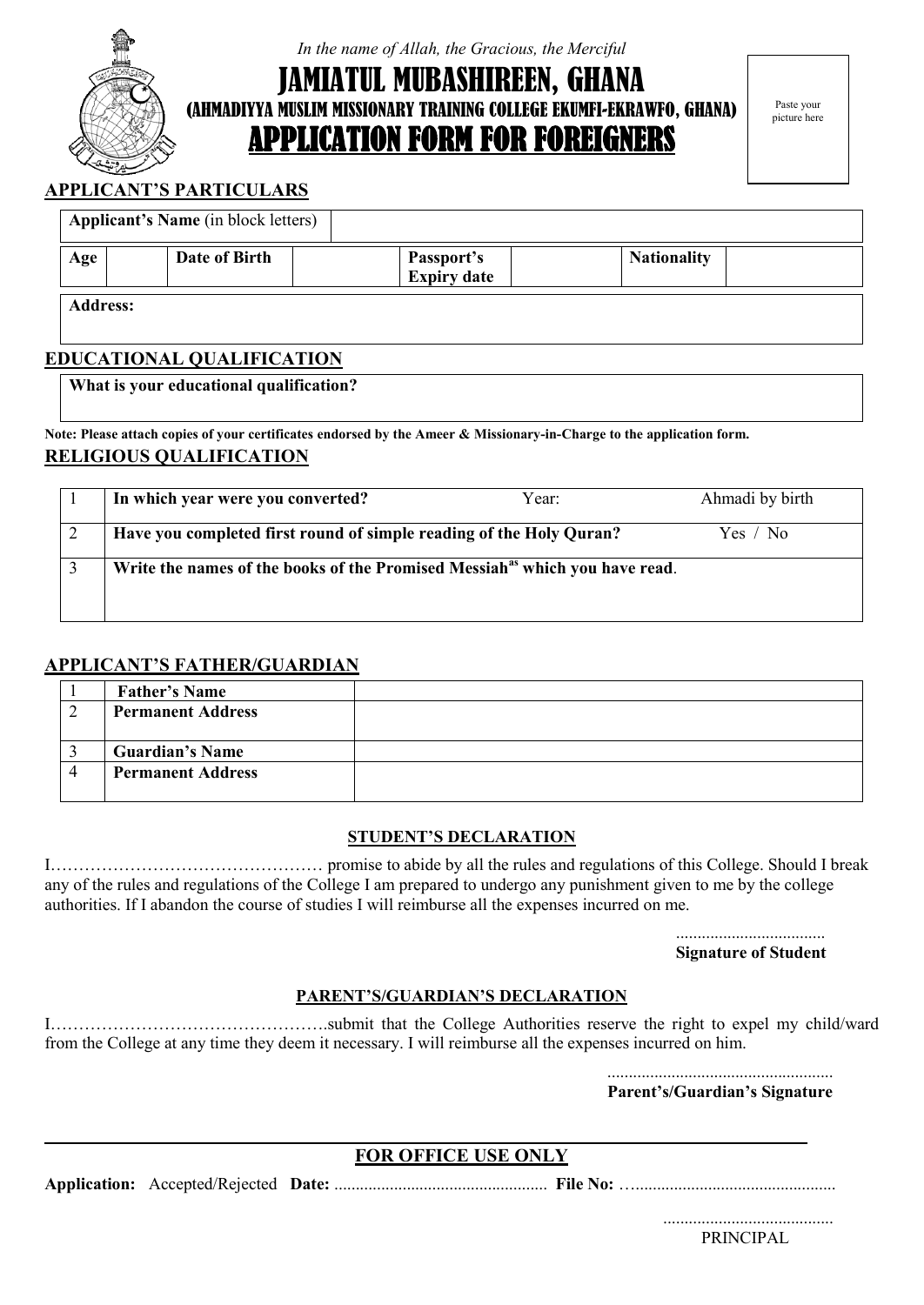# **DEVOTEE'S AGREEMENT FORM**

I, …………………………………. with free will and of my own accord dedicate the whole of my life unconditionally for the service of Islam to seek the pleasure of God Inshallah.

- 1. I shall render, in the light of given instructions every kind of service assigned to me demanding no remuneration whatsoever.
- 2. I shall never act by word of mouth or by action, against the organization of the Community. I shall always abide by all the instructions issued by the centre. Likewise I shall have full regard for the institution of Life-Devotion(Waqf-e-Zindagi) under Tahrik-e-Jadid and shall as well obey it in the literal sense and in the meaning contained therein.
- 3. If for myself or for my family some subsistence allowance is sanctioned by Tahrik-e-Jadid I shall not consider it my right but rather accept it as a reward.
- 4. Any procedure suggested for imparting to me, education or training, I shall wholeheartedly abide by it.
- 5. I shall never show dislike or displeasure to any work which is recommended for me, however, menial it may be. Instead I shall endeavour to perform it with zeal and with wholehearted devotion.
- 6. If at any time, any reformatory measure is suggested to be taken against me I shall accept it without hesitation and excuse.
- 7. When I am appointed by Tahrik-e-Jadid anywhere in Pakistan or outside, I shall wholeheartedly discharge my duties according to the instructions of the Office.
- 8. If at any time, for any reason, I am relieved of Devotion I shall raise no objection to it but I shall have no right to relinquish myself, at any time, of the duties assigned to me.
- 9. I shall always be prepared to offer any kind of sacrifice relating either to money or to life and relating as well either to honour or to feelings and emotions.
- 10. I shall fully obey the person under whom I am instructed to serve.
- 11. I have filled in the form "DEVOTEE'S AGREEMENT" after carefully considering all the conditions laid down therein.

 **Signature:** ……………………. **Date:** …………………….

**Name and permanent address:**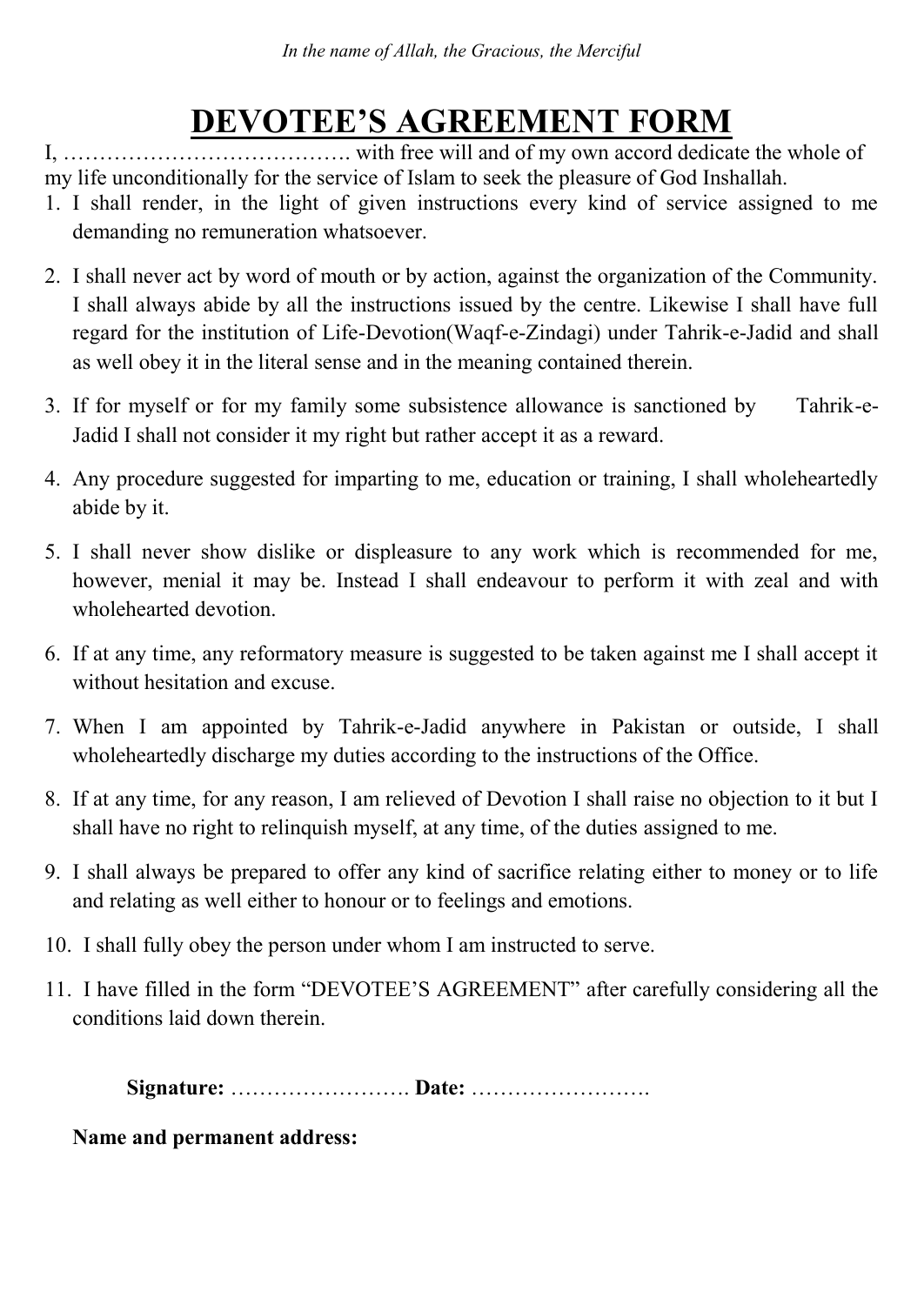

*In the name of Allah, the Gracious, the Merciful* JAMIATUL MUBASHIREEN, GHANA (AHMADIYYA MUSLIM MISSIONARY TRAINING COLLEGE EKUMFI-EKRAWFO, GHANA) Proposed Medical Tests For Candidates Applying For Admission

## **1- HB %**

- **2- Full Blood Count**
- **3- Hepatitis B**
- **4- LFT**
- **5- HIV**
- **6- Blood Sugar**
- **7- VDRL**
- **8- Urine DR**
- **9- Eye Test ( applicant with weak eye sight must get spectacles before coming)**

 **10-Dental (applicant must get dental treatment if necessary before coming)**